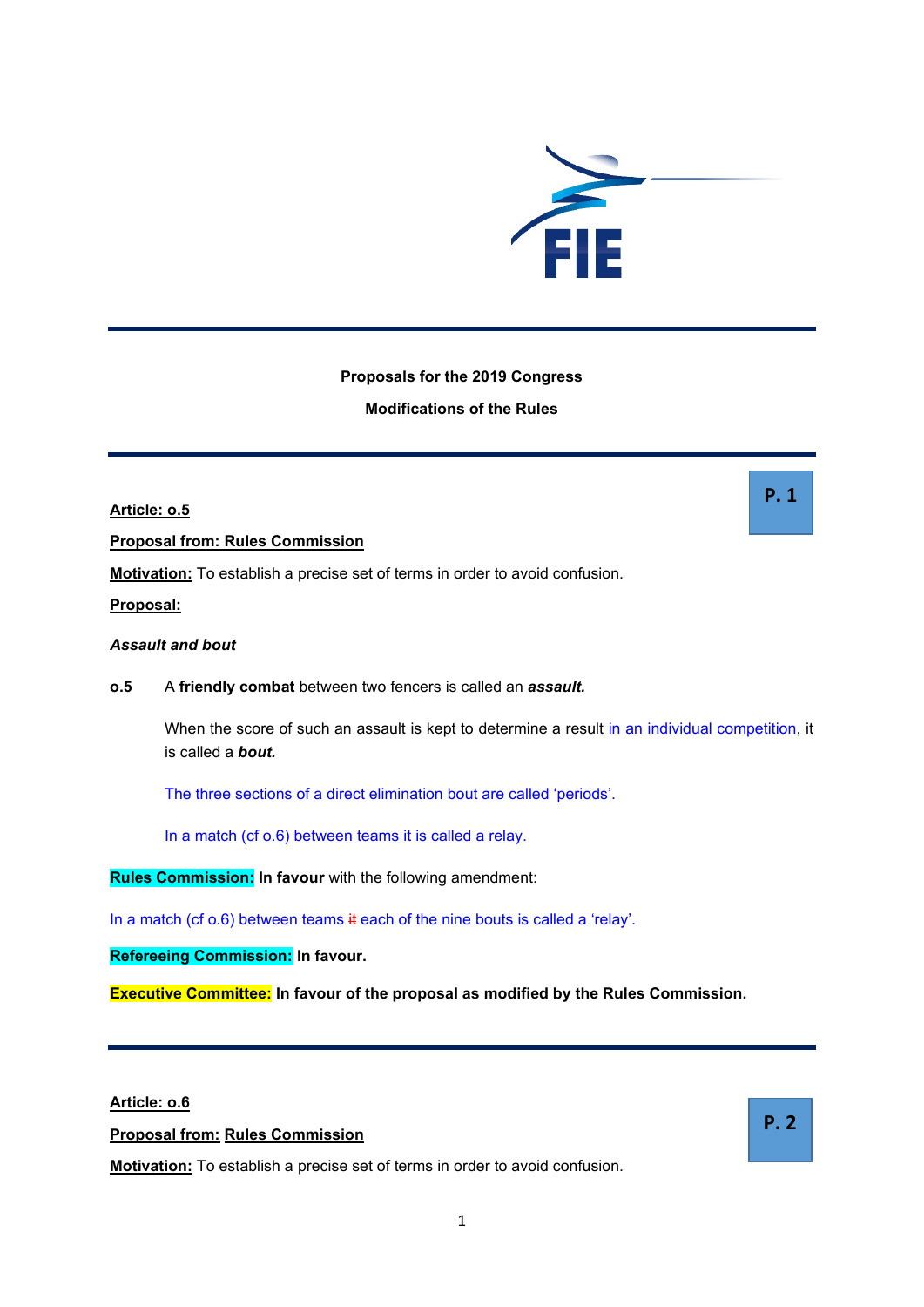# **Proposal:**

# *Match*

The aggregate of the bouts relays fought between the fencers of two different **teams** is called a *match*.

**Rules Commission: In favour.**

**Refereeing Commission: In favour.**

**Executive Committee: In favour.**

# **Article: t.18.1**

# **Proposal from: SEMI Commission**

**P. 3**

# **Motivation:**

1- To save the space. According to the existing rule, there should be a 5 meter distance between each piste. However presently, due to the limited space available at the venues, only in a few competitions is this rule adhered to.

2- To reduce the cost of the pistes by 20 to 25 percent. Fixing the width of the pistes at 1.5 meters will respectively cut the prices of the pistes.

3- Presently, some organizers use pistes with different widths in the same competition. This proposal ensures that fencers will fence in uniformly sized pistes which in turn will maximize their coordination and efficiency

# **Proposal:**

**t.18.1** 

The piste is from 1.50 meters to 2 meters wide.

*(This rule must be applied also to t.19 Fig.1 and Fig.2)*

**SEMI Commission: In favour.**

**Rules Commission: In favour.**

**Refereeing Commission: Not in favour.**

**Executive Committee: In favour of the following text:**

The combat area of the piste is from 1.50 meters to 2 meters wide.

**Application: starting from 1st January 2021.**

**Article: t.18.3**

**Proposal from: SEMI Commission**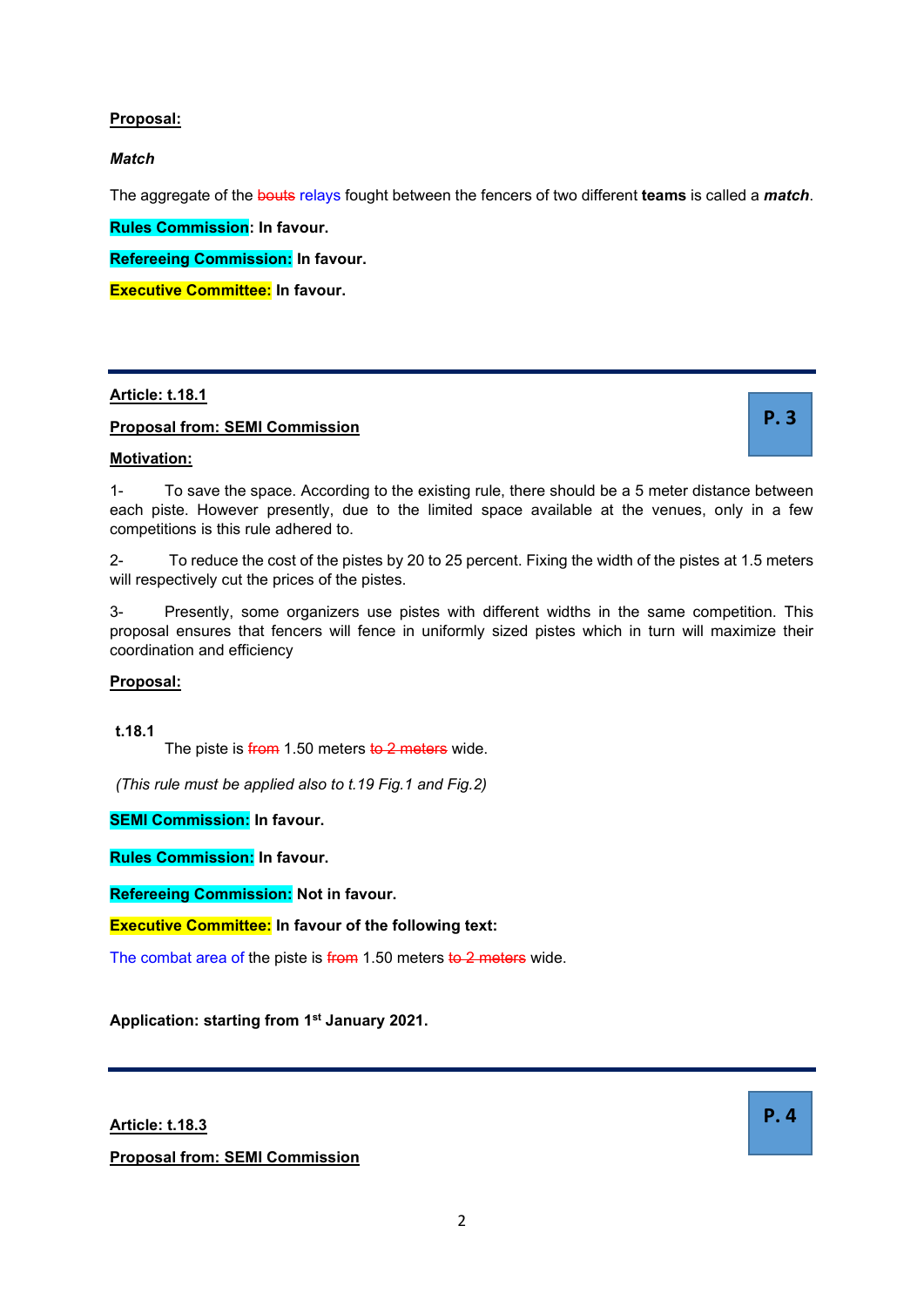**Motivation:** At the present the Refereeing commission have decided that, if at any competition the organizers use two kinds of pistes (with and without safety border) for poules & DE, the safety borders are a part of the pistes. So, in this case again we will have the pistes with different widths.

# **Proposal:**

Amended text:

**t.18.3** 

The conductive safety borders, indicated in Fig. 1, the diagram of the pistes for poules, DE, and finals and semi-finals, including the pistes already having safety borders, do not form part of the piste.

**SEMI Commission: In favour.**

**Rules Commission: In favour.**

**Refereeing Commission: Not in favour.**

**Executive Committee: In favour.**

# **Article: t.45**

**Proposal from: Sam Cheris (MH)**

**Motivation:** to clear ambiguity of medical injury, cramp, and other acute medical incident.

Request that Rules Commission and Executive Committee declare that this proposal be declared urgent so that confusion among athletes, referees and coaches can have clarity as to how to various medical ailments will be handled and to assure consistency of application of the rule regarding injury cramp or other acute medical incidents on the strip.

# **Proposal:**

*Injuries, withdrawal of a competitor*  **Injury or cramp, withdrawal of a competitor t.45** 

**1** For an **athletic injury or cramp or other acute medical incident** which occurs in the course of a bout and which is properly attested by the delegate of the FIE Medical Commission or, in his absence, by the doctor on duty, the Referee will allow a break in the fight lasting no longer than 5 minutes. This break should be timed from the point when the delegate of the F I E Medical commission or, in his absence, the doctor gave his opinion and be strictly reserved for the requisite treatment. If the delegate of the FIE Medical Commission or, in his absence, the doctor on duty considers, before or at the end of the 5 minute break, that the **fencer is incapable of continuing** the fight, he will decide that the fencer should retire (individual events) and/or be replaced, if possible (team events) (cf. o.99.6.a/b).

- **1.1 Definition of 'cramp' –** exercise associated muscle cramping (EAMC) "is a painful and sustained muscle(s) contraction that is physically palpable and limits joint range of motion". EAMC criteria for in competition evaluation by FIE doctor or doctor on duty include:
- **1.1.1** Palpation of a sustained muscle contraction.
- **1.1.2** Confirm loss of motion of the associated joints above and/or below the affected area.
- **1.1.3** If the EAMC is not present upon examination the doctor on duty can ask the athlete to contract the muscle group to try and elicit a muscle cramp.

3

**P. 5**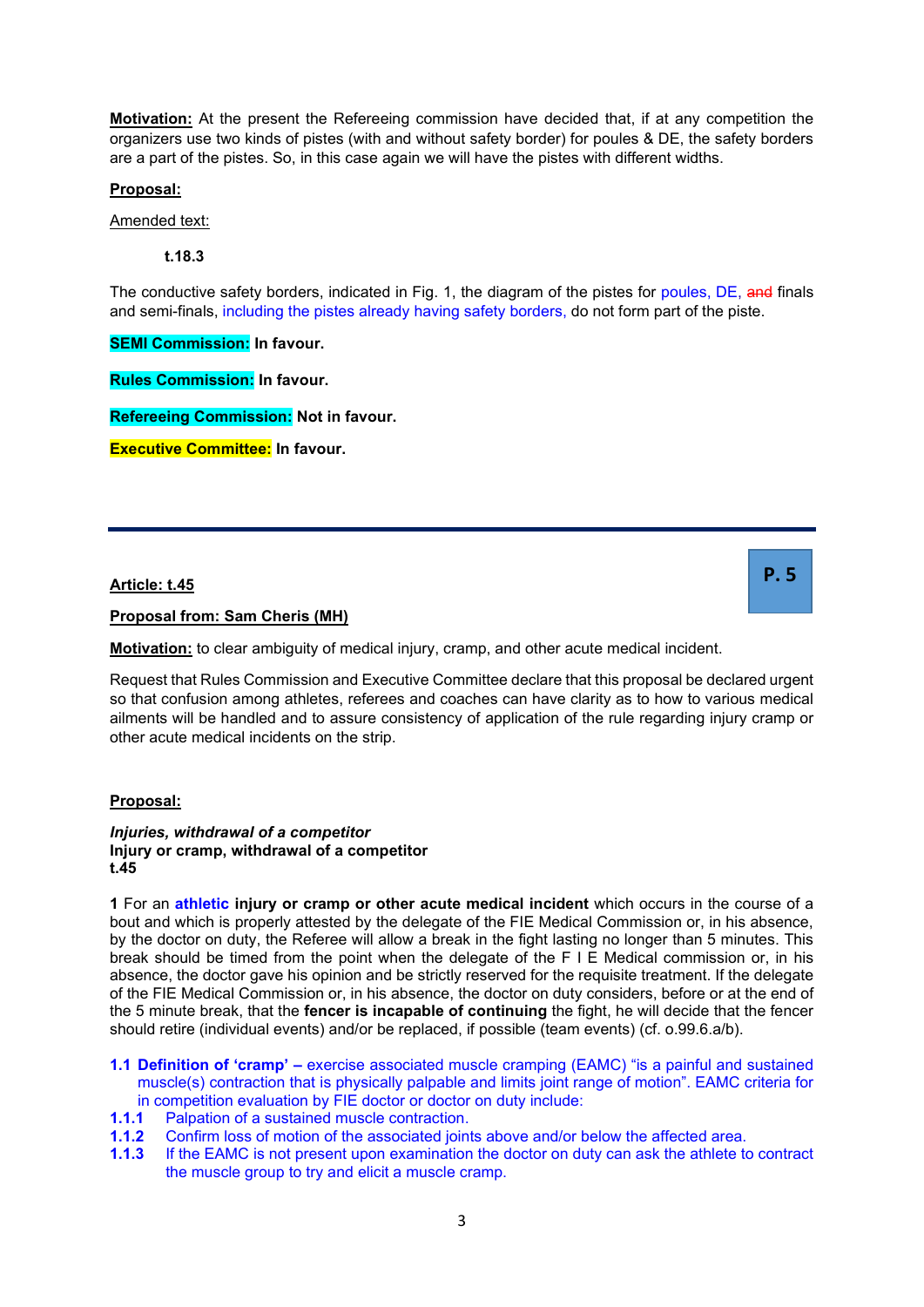- **2 Definition of 'other acute medical incident'**  acute medical incident can include but not limited to illness/vomiting, debris within the eye, bleeding, and/or pre-existing condition which may include asthma or diabetes mellitus.
- **2.1.1 Vomiting/Illness –** in the event of **vomiting or preeminent vomiting** during a bout the athlete is given time to purge and clean prior to the determination of continuing by the doctor on duty. The doctor on duty will give the athlete the minimum amount of time to achieve their readiness or a maximum time limit for medical timeout of 5 minutes.
- **2.1.2 Bleeding –** in the event of **bleeding** during a bout the doctor on duty has a maximum time limit of 5 minutes to control the bleeding.
- **2.1.3 Asthma –** Athletes are required to manage their pre-existing medical condition to the best of their ability, however, in the event of an **acute asthma attack** the athlete will be given a medical timeout for a maximum time limit of 5 minutes. The doctor on duty will determine if this is a true acute asthma attack and allow for a brief time for medication which may include the use of an inhaler and/or nebulizer if the athlete presents with the following signs and symptoms below. If the athlete **does not** present with signs and symptoms of an acute asthma attack but stresses that an asthma attack is preeminent the athlete is given the opportunity to take medication for a brief period and then resume the bout. If the doctor on duty is called over to determine a medical timeout is needed it will be recorded as a medical timeout, if granted the use of medication.

## **Signs and symptoms of an acute asthma attack:**

- **2.1.3.1** Moderate to severe difficulty breathing
- **2.1.3.2** Moderate to severe wheezing both in and out
- **2.1.3.3** Unable to speak or significant inability to speak
- **2.1.3.4** Coughing that is difficult to stop or control
- **2.1.3.5** Presentation of anxiety or panic
- **2.1.3.6** Pale face
- **2.1.4 Diabetes –** athlete is required to manage their pre-existing condition and no timeout is warranted unless the athlete is physically unable to continue in which they will be medically withdrawn.
- **2.1.5 Concussion –** in the event of a head injury the doctor on duty must use the best standards of care and evaluation to determine if the athlete has sustained a potential concussion. Diagnosis of concussion may not exceed 5-minute medical time out.

All breaks for athletic injury, cramp (EMAC), or an acute medical incident must be noted on the score-sheet for the bout, the pool or the match.

2. 3. During **the remainder of the same day**, a fencer cannot be allowed a further break unless as a result of a different injury or cramp or acute medical incident.

3. 4. Should a fencer **demand a break** which is deemed by the delegate of the Medical Commission or, in his absence, by the doctor on duty to be **unjustified**, the Referee will penalise that fencer as specified in Articles t.158-162, t.166, t.170.

4**. 5. In team events** a fencer judged unable to continue the bout by the delegate of the FIE Medical Commission or, in his absence, by the doctor on duty may, nevertheless, on the advice of the same delegate of the FIE Medical Commission / doctor, fight in subsequent matches on the same day.

5. 6. The Directoire Technique may **modify the order of bouts** in a pool in order to ensure the efficient running of the competition (cf. o.71.1).

**Rules Commission: In favour** of amended text as follows:

#### **Proposal:**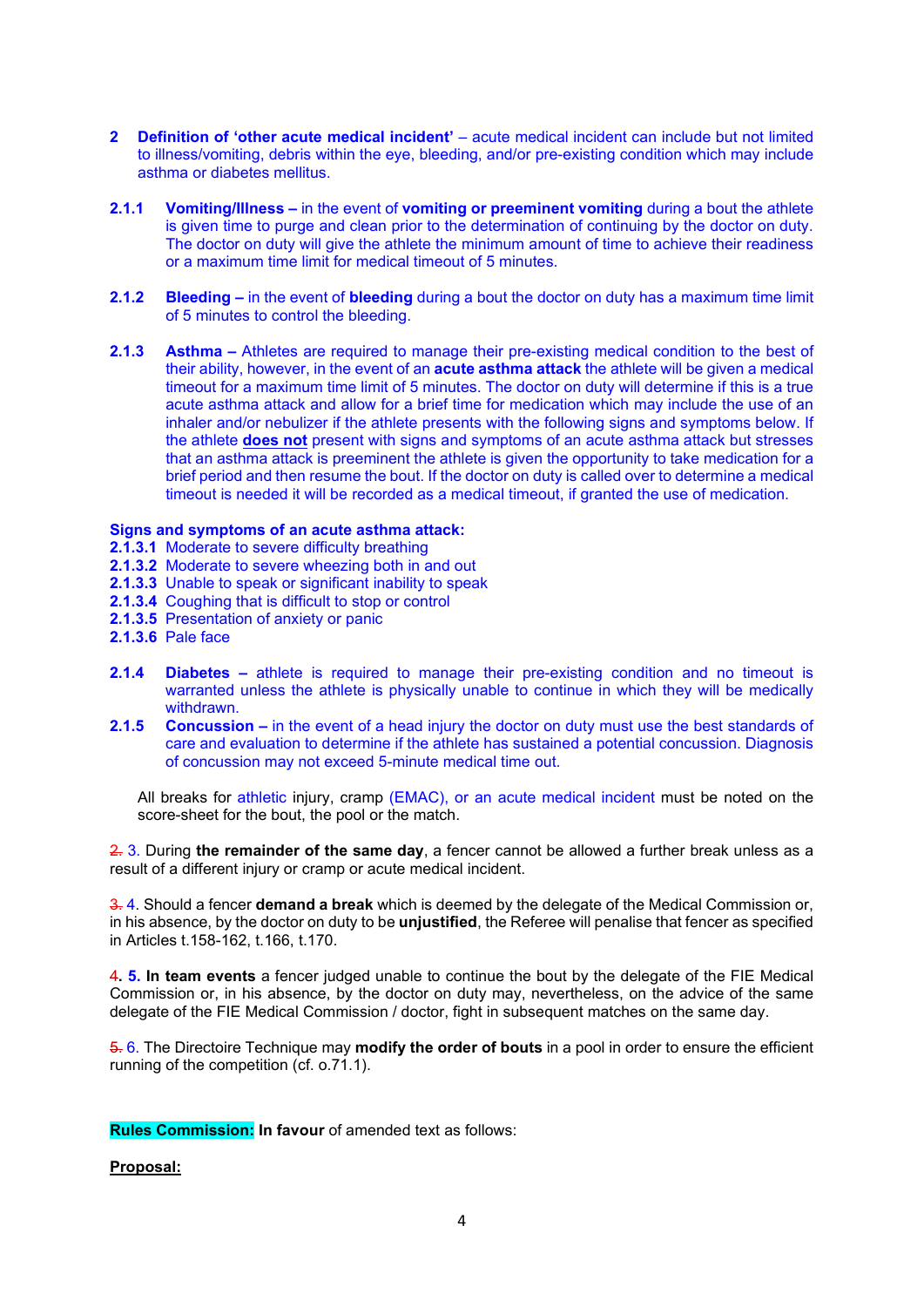## *Injuries, withdrawal of a competitor*  **Injury or cramp, withdrawal of a competitor t.45**

**1** For a sport **injury or cramp or other acute medical incident** which occurs in the course of a bout and which is properly attested by the delegate of the FIE Medical Commission or, in his absence, by the doctor on duty, the Referee will allow a break in the fight lasting no longer than 5 minutes. This break should be timed from the point when the delegate of the F I E Medical commission or, in his absence, the doctor gave his opinion and be strictly reserved for the requisite treatment. If the delegate of the FIE Medical Commission or, in his absence, the doctor on duty considers, before or at the end of the 5 minute break, that the **fencer is incapable of continuing** the fight, he will decide that the fencer should retire (individual events) and/or be replaced, if possible (team events) (cf. o.99.6.a/b).

All breaks for sport injury, cramp, or medical incident must be noted on the score-sheet for the bout, the pool or the match.

**2.** During **the remainder of the same day**, a fencer cannot be allowed a further break unless as a result of a different injury or cramp or acute medical incident.

**3.** Should a fencer **demand a break** which is deemed by the delegate of the Medical Commission or, in his absence, by the doctor on duty to be **unjustified**, the Referee will penalise that fencer as specified in Articles t.158-162, t.166, t.170.

**4. In team events** a fencer judged unable to continue the bout by the delegate of the FIE Medical Commission or, in his absence, by the doctor on duty may, nevertheless, on the advice of the same delegate of the FIE Medical Commission / doctor, fight in subsequent matches on the same day.

**5.** The Directoire Technique may **modify the order of bouts** in a pool in order to ensure the efficient running of the competition (cf. o.71.1).

# **Medical Commission: Not in favour**, primarily from a medical point of view.

The Medical Commission is of the opinion that "*Only the physician and/or medical provider on duty can determine the length of time of treatment required when a medical time-out is granted.*" The five minutes time out is a maximum allowed. Only the physician or the medical provider on duty decide the duration of allowed time-out up to 5 minutes max. His decision is final.

## **In favour of amended text as follows:**

# **t.45**

**1** For a **sport trauma/injury or cramp or other acute medical incident** which occurs in the course of a bout and which is properly attested by the delegate of the FIE Medical Commission or, in his absence, by the doctor on duty the Referee will allow a break in the fight lasting no longer than 5 minutes. **Only the doctor and/or medical provider on duty can determine the length of time of treatment required when a medical time-out is granted.** This break should be timed from the point when the delegate of the F I E Medical commission or, in his absence, the doctor gave his opinion and be strictly reserved for the requisite treatment. If the delegate of the FIE Medical Commission or, in his absence, the doctor on duty considers, before or at the end of the 5 minute break, that the **fencer is incapable of continuing**  the fight, he will decide that the fencer should retire (individual events) and/or be replaced, if possible (team events) (cf. o.99.6.a/b).

All breaks for a sport trauma, injury cramp, or an acute medical incident must be noted on the scoresheet for the bout, the pool or the match.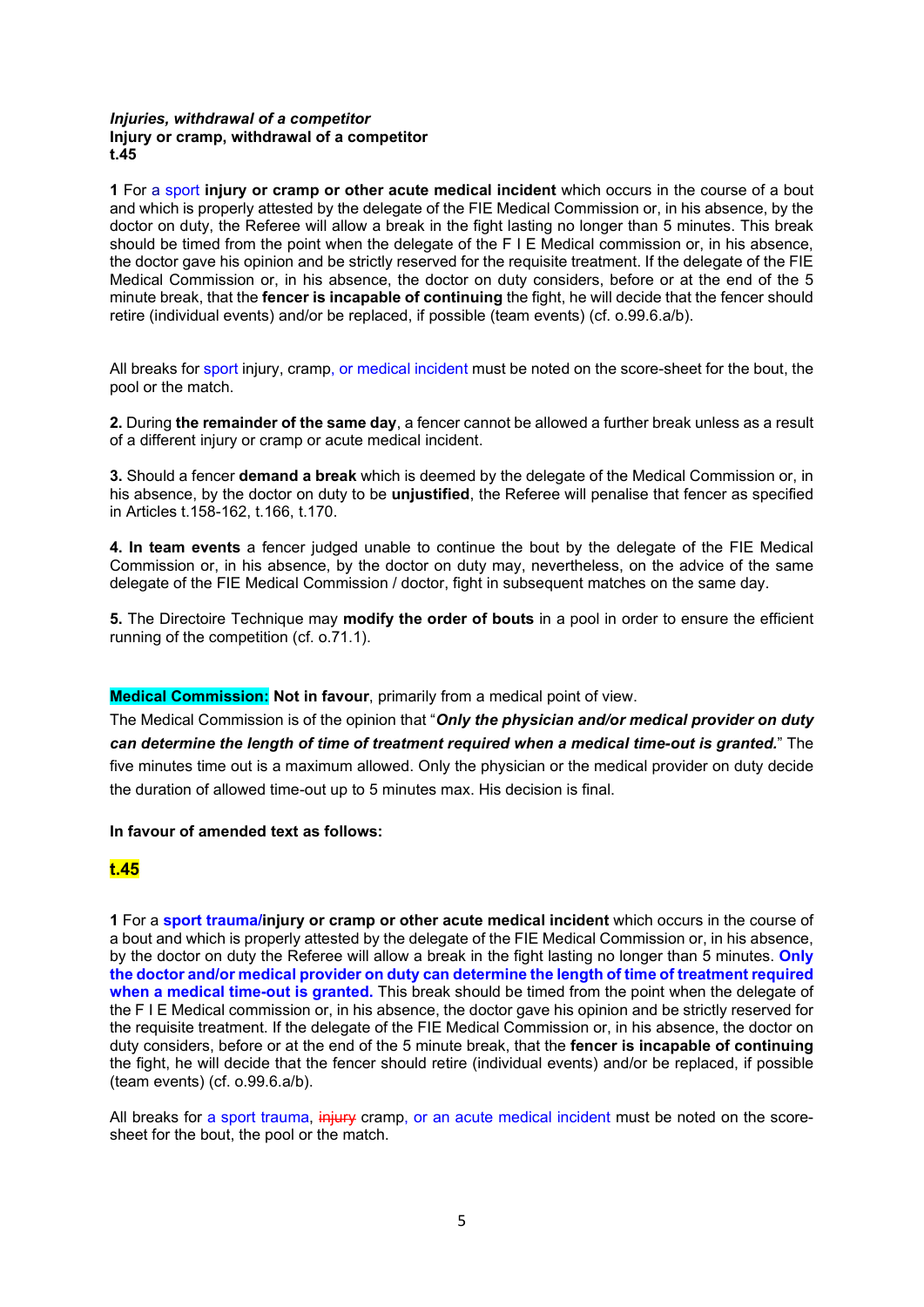**2.** During **the remainder of the same day**, a fencer cannot be allowed a further break unless as a result of a different injury or cramp or acute medical incident.

**3.** Should a fencer **demand a break** which is deemed by the delegate of the Medical Commission or, in his absence, by the doctor on duty to be **unjustified**, the Referee will penalise that fencer as specified in Articles t.158-162, t.166, t.170.

**4. In team events** a fencer judged unable to continue the bout by the delegate of the FIE Medical Commission or, in his absence, by the doctor on duty may, nevertheless, on the advice of the same delegate of the FIE Medical Commission / doctor, fight in subsequent matches on the same day.

**5.** The Directoire Technique may modify the order of bouts in a pool in order to ensure the efficient running of the competition (cf. o.71.1).

**Executive Committee: In favour of the text as modified by the Medical Commission, which includes the amendments proposed by the Rules Commission.**

**Article: t.50.3**

**Proposal from: Refereeing Commission**

**Motivation:**

## **Proposal**

**t.50.3** For the **direct elimination tables at each weapon**, the Refereeing Delegates establish, among the referees present, a list of the best referees at each weapon (according to the grades obtained during the season).

For each quarter of the table, 4 referees are assigned by drawing lots from among at least of 4 to 5 referees, to referee the bouts in the order of the table. They must be of a different nationality from that of any of the fencers participating in that quarter of the table if possible. **Then, the video consultants will be assigned by drawing lots among a list of at least 4 to 5 referees.** 

Lots are drawn at each stage of the table and may be modified by the Refereeing Delegates in case of problem with the computer programme, mistakes done by the operator of the computer programme and in case of conflicts category A or B (FIE Statutes, CHAPTER XII - ETHICAL CODE).

## **Coaches Council: In favour.**

**Rules Commission:** After discussion with the Refereeing Commission, the Rules Commission is **in favour** of the proposal with the following amendments**:**

**t.50.3** For the **direct elimination tables at each weapon**, the Refereeing Delegates establish, among the referees present, a list of the best referees at each weapon (according to the grades obtained during the season).

For each quarter of the table, 4 referees are assigned by drawing lots from among at least of 4 to 5 referees, to referee the bouts in the order of the table. They must be of a different nationality from that of any of the fencers participating in that quarter of the table if possible. **Then, the video consultants will be assigned by drawing lots among a list of at least 4 to 5 referees.** 

Lots are drawn by the computer at each stage of the table but may be modified by the Refereeing Delegates in case of any problem with the computer programme, mistakes made by the operator of the computer programme and in case of conflicts between category A or B (FIE Statutes, CHAPTER XII - ETHICAL CODE). In any case where the computer draw is modified, it must be with the agreement of the Directoire Technique and signed by both the Refereeing Delegate and the President of the DT.

**P. 6**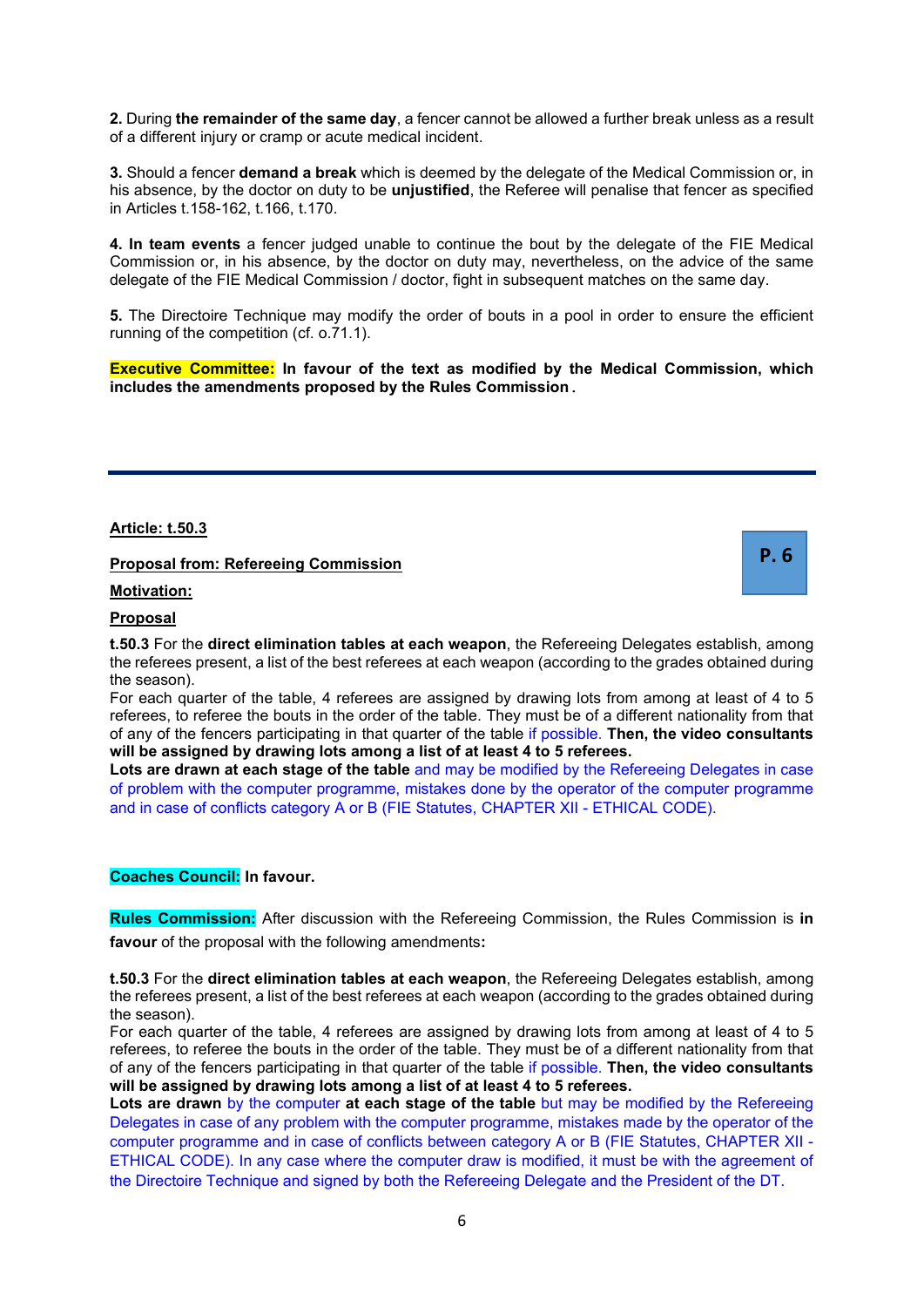**Refereeing Commission: In favour** of the modified proposal of the Rules Commission.

# **Executive Committee: In favour of the proposal as modified by the Rules commission with the addition of the following sentence:**

At each referees' meeting before any competition, the referees will be asked to declare their potential conflicts of interest to the refereeing delegates or to the Presidents of the Directoire technique (for juniors).This information must be notified to the FIE by the refereeing delegates or the Directoire technique Presidents (for junior competitions).

# **Article: t.55**

# **Proposal from: Refereeing Commission**

**P. 7**

**Motivation:** Article t.55 is not written correctly and contrary to Article t.78, and is contrary to the proposal presented at the last Congresses. In the Rules, article t.55 is written differently from the proposal.

## **Proposal**

## **t.55**

1 The Referee will **disregard** hits which are registered as a result of actions:

- started **before the word 'Play!**' or **after the word 'Halt!'** (cf. t.23.1/3);

- which are made on any object **other than the opponent** or his equipment.

Except at foil, these non-valid hits stop the fencing phrase and annul any subsequent hits.

**2** At foil, hits made other than on the opponent or his equipment do not stop the fencing phrase and do not annul subsequent hits.

## **Coaches Council: In favour.**

**Refereeing Commission:** the commission proposes to remove the text added at the Congress 2018 for the reasons that t.55 is included in "Method of judging hits" for all weapons and it is unnecessary to make some explanation for foil and also because with existing text t.55.2 contradicts t.78:

## **t.55**

- **1** The Referee will **disregard** hits which are registered as a result of actions:
	- started **before the word 'Play!**' or **after the word 'Halt!'** (cf. t.23.1/3);
	- which are made on any object **other than the opponent** or his equipment.
- **2** At foil, hits made other than on the opponent or his equipment do not stop the fencing phrase and do not annul subsequent hits.
- **3** A competitor who, **intentionally**, causes the apparatus to register a hit by placing his point on the ground or on any surface other than **that of his opponent** will be penalised as specified in Articles **t.158-162, t.165, t.170.**

**Rules Commission:** In favour of the proposal as modified by the Refereeing Commission.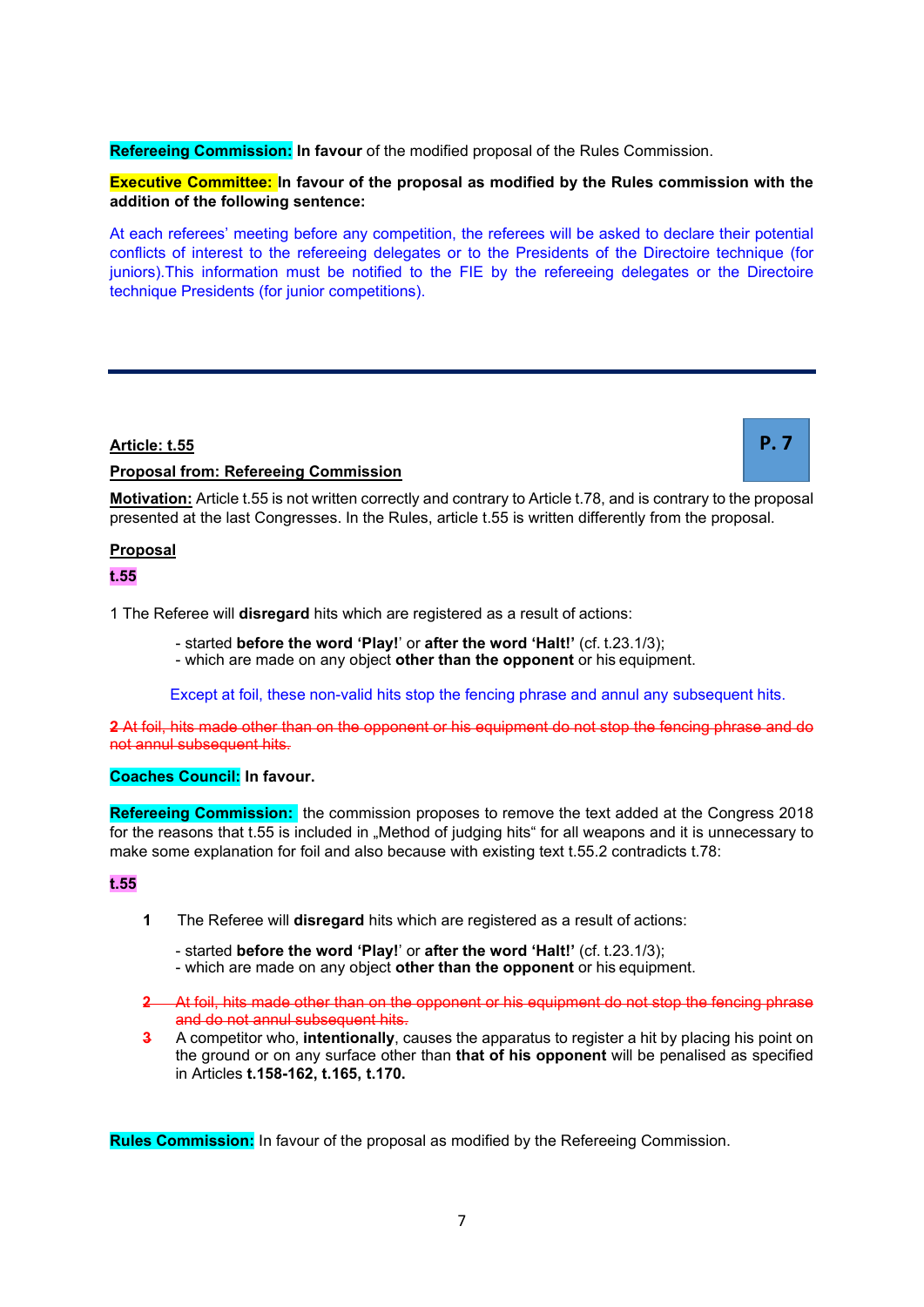**Executive Committee: In favour of the proposal as modified by the Refereeing Commission and the Rules Commission, and therefore, to delete the sentence.**

# **Article: t.62**

## **Proposal from: Athletes Commission**

**Motivation:** In order to be in conformity with the IOC principles, the proposal intends to further improve transparency in arbitrage.

## **Proposal:**

# **t.62**

**1** There shall only be a maximum of 4 repetitions of the action. The referee can choose to review the action in real time or in slow motion, at any speed he wishes.

**2** At all weapons and at any time, the referee may consult his monitor before making a decision.

**3** If the fencers' scores are equal at the end of the match, for the decisive hit, the referee must use the video-refereeing before even giving his decision, except in the case specified in article t.62.2.

**4** The video consultant may at any time request that the referee use the video-refereeing.

**5** Once the referee, together with the video consultant, has analysed the action, whether it is:

- at the referees initiative
- at the request of the athlete
- in case of a tied score, before the decisive hit
- at the video consultants request

the decision given by the referee is final and no other review of the same action can be requested.

**6.** Once a video referee appeal occurs, then the opinion of the referee and also the opinion of the video consultant are recorded on the match sheet.

# **Coaches Council: In favour.**

**Rules Commission: In favour** of the following amended text:

# **t.62**

**1** There shall only be a maximum of 4 repetitions of the action. The referee can choose to review the action in real time or in slow motion, at any speed he wishes.

**2** At all weapons and at any time, the referee may consult his monitor before making a decision. **3** If the fencers' scores are equal at the end of the match, for the decisive hit, the referee must use the video-refereeing before even giving his decision, except in the case specified in article t.62.2.

**4** The video consultant may at any time request that the referee use the video-refereeing.

**5** Once the referee, together with the video consultant, has analysed the action, whether it is:

- at the referees initiative
- at the request of the athlete
- in case of a tied score, before the decisive hit
- at the video consultants request

the decision given by the referee is final and no other review of the same action can be requested.

**6.** Each time the referee consults the video, whether on his own initiative, following an appeal or at the suggestion of the video-consultant, the opinions of the referee and the video-consultant must be recorded on the match sheet.

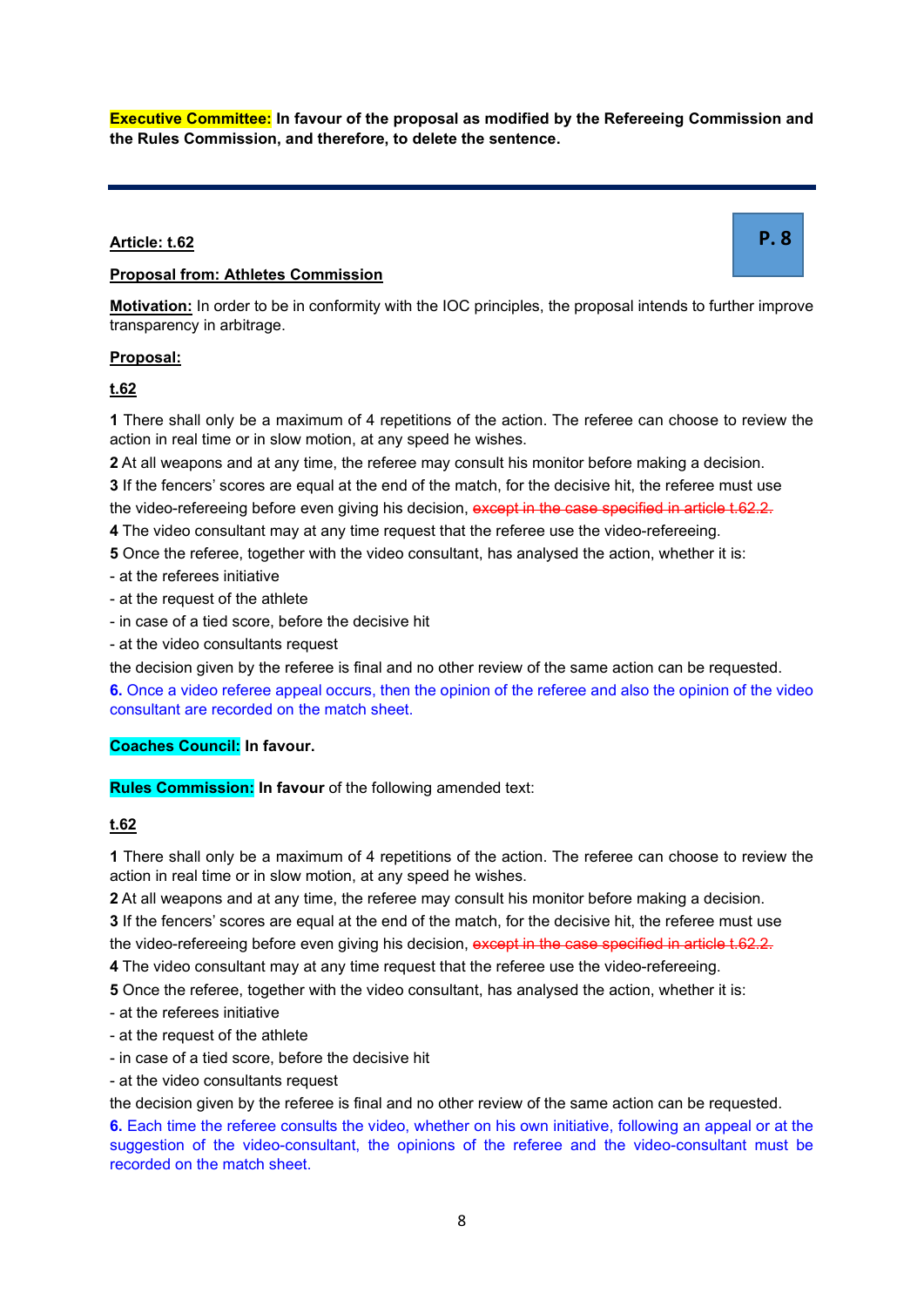**Refereeing Commission: In favour** with the request to use uniform format of the scoresheet with

three options - video referee, main referee and final decision.

**Executive Committee: In favour of the proposal as modified by the Rules Commission and of the request from the Refereeing Commission. The FIE will establish the sample score sheet form.**

# **Article: t.124**

# **P. 9**

## **Proposal from: Executive Committee**

**Motivation:** The precisions that were added through the FAQ and the explanatory document of February are marked in green and when there was a repetition the text deleted is marked in red.

## **Proposal:**

## **Unwillingness to fight (non-combativity)**

# **t.124**

There is unwillingness to fight when there is one minute of fencing without a hit or without a hit scored off the target.

When one or both fencers make clear their **unwillingness to fight**, the Referee will immediately call 'Halt!'

# **1 Individual events – Direct elimination**

P-Cards are awarded to each fencer separately, starting with a P-Yellow card, followed by two P-Red cards and finally by a P-Black card.

When, for the first time, there is one minute of unwillingness to fight, the Referee sanctions one or both fencers with a P-yellow card as follows:

a) If the fencers are equal: the Referee sanctions both fencers with a P-yellow card. b) If the fencers are not equal: the Referee sanctions the fencer who has the lower score with a P- yellow card.

When, for the second and third times, there is one minute of unwillingness to fight, the Referee sanctions one or both fencers with a P-red card as follows:

c) If the fencers are equal: the Referee sanctions both fencers with a P-red card. d) If the fencers are not equal: the Referee sanctions the fencer who has the lower score with a P- red card.

Following the attribution of any P-red card for unwillingness to fight, the fencers fence till the end of the period during which the P-red card was given.

When, for from the fourth time, there is unwillingness to fight, one or both fencers who have already received two P-red cards, receive a P-black card.

If the fencers are equal and receive P-black cards simultaneously, the fencer with the higher FIE ranking wins the bout.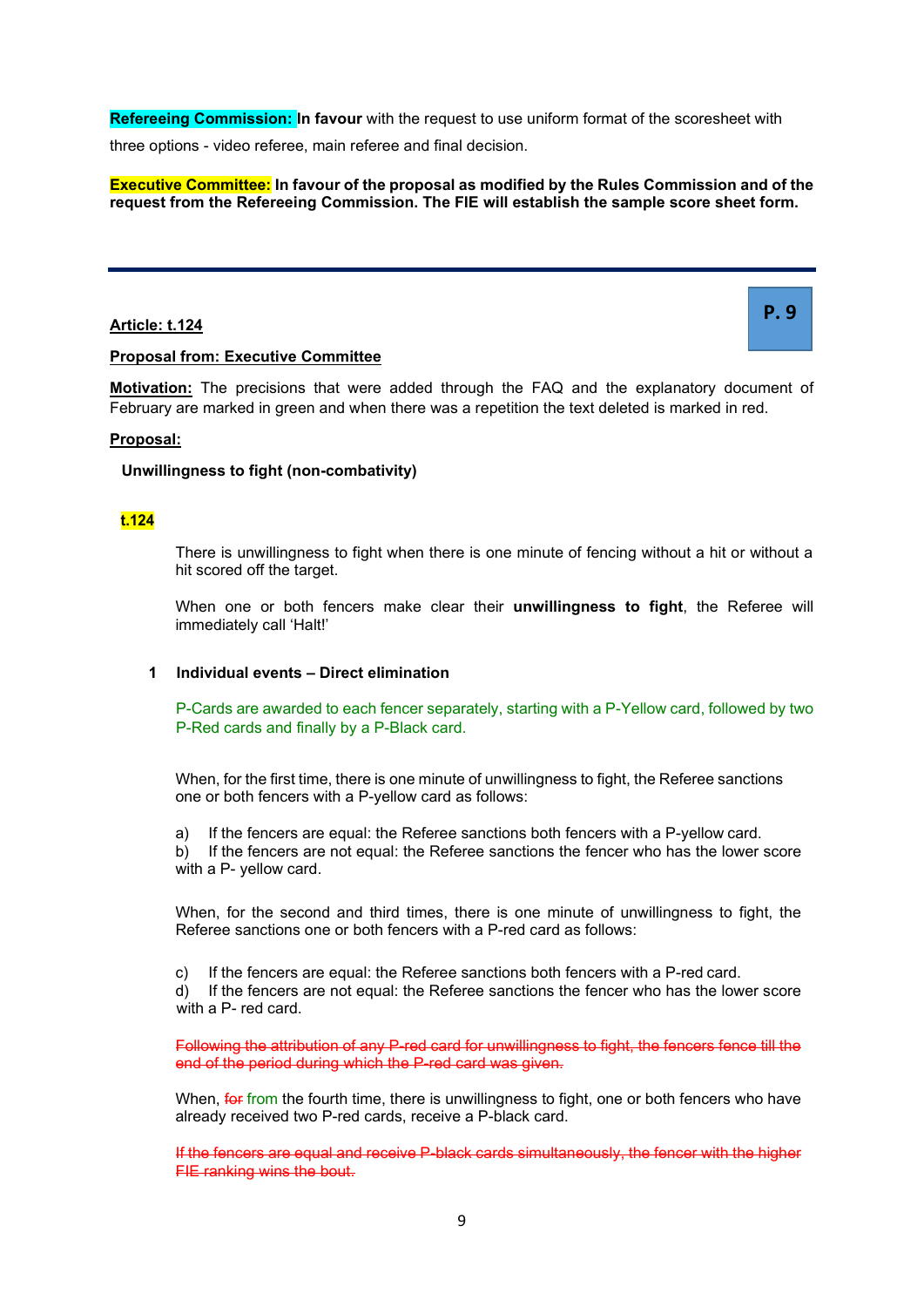e) If the fencers receive P-Black cards simultaneously and their scores are equal, the fencer with the higher initial seeding in the competition, which is based on the FIE ranking, wins the bout.

f) If the fencers receive P-Black cards simultaneously, and their scores are not equal, the fencer with the higher score wins the bout.

## **2 Team events**

.

P-Yellow and P-Red cards are awarded to each team separately, starting with a P-Yellow card and followed by two P-Red cards. The P-Black card is awarded to the fencer.

When, for the first time, there is one minute of unwillingness to fight, the Referee sanctions one or both teams with a P-yellow card as follows:

a) If the teams are equal: the Referee sanctions both teams with a P-yellow card.

b) If the teams are not equal: the Referee sanctions the team with the lower score with a P-yellow card.

When, for the second and third times, there is one minute of unwillingness to fight, the Referee sanctions one or both teams with a P-red card as follows:

c) If the teams are equal: the Referee sanctions both teams with a P-red card.

d) If the teams are not equal: the Referee sanctions the team which has the lower score with a P-red card.

Following the attribution of any P-red card for unwillingness to fight, the fencers fence till the end of the relay during which the P-red card was given.

When, for from the fourth time, there is unwillingness to fight, one or both teams who have already received two P-red cards, receive a P-black card.

e) A team in which a fencer has received a P-black card may use their reserve fencer, if they have one and if the replacement has not already been made previously for tactical or medical reasons. If a replacement is made after following receipt of a P-black card, no further replacement may be made, even for medical reasons.

If no replacement can be made following receipt of a P-black card (because there is no reserve fencer or because the reserve fencer has already been used previously), the team sanctioned by a P-black card loses the match.

Following the replacement of a fencer after the awarding of a P-Black card, the relay in question continues. Any further occurrence of unwillingness to fight results in a further P-Black card and the team in question loses the match.

If the teams are equal and receive P-black cards simultaneously, the team with the higher FIE ranking wins the match.

f) If a P-Black card is given to both teams simultaneously and neither of the teams can make a replacement and their scores are equal, the team with the higher initial seeding in the competition, which is based on the FIE ranking, wins the match.

g) If a P-Black card is given to both teams simultaneously and neither of the teams can make a replacement and their scores are not equal, the team with the higher score wins the match.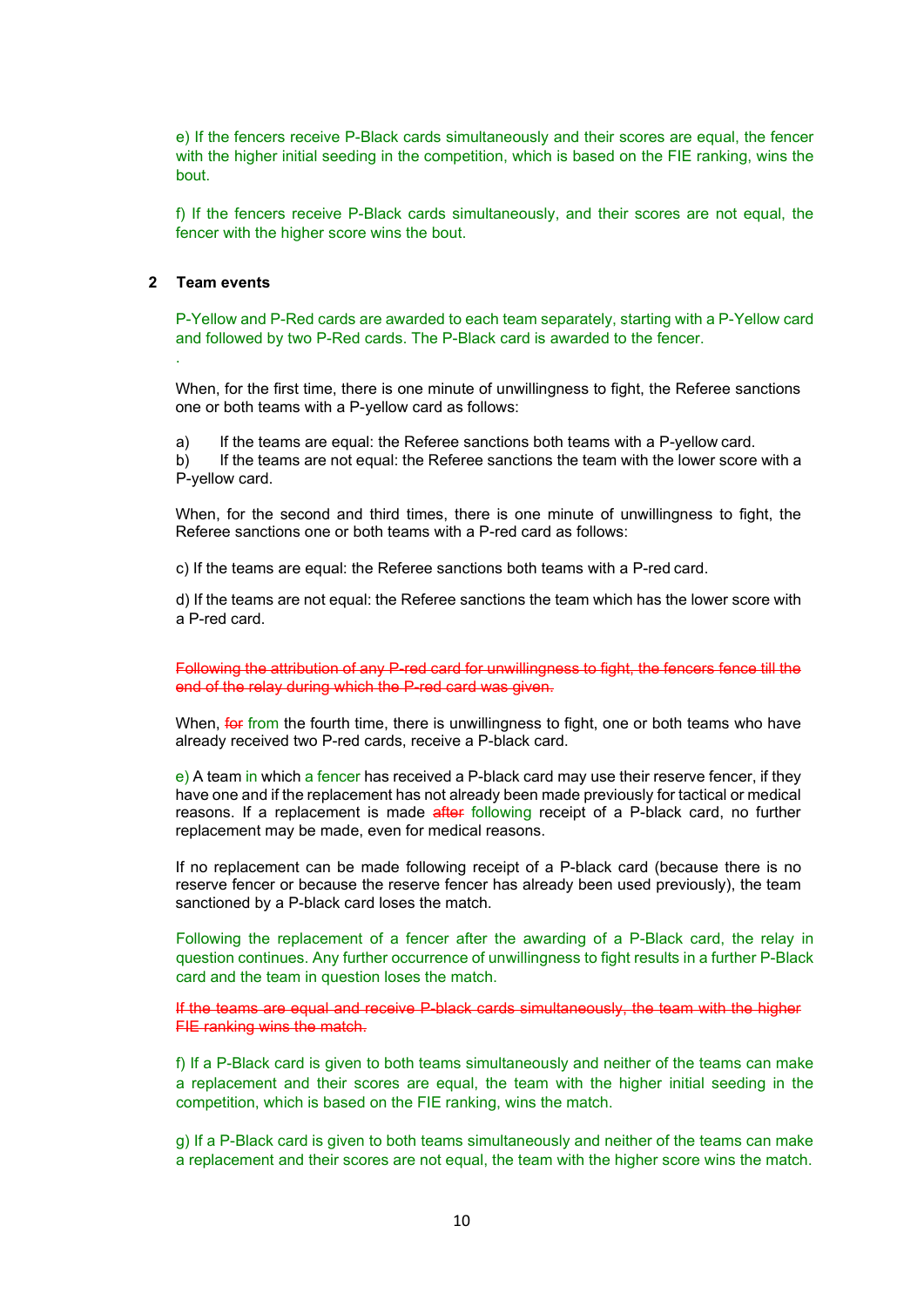#### **3 In both individual and team competitions**

In case of unwillingness to fight, it is up to the referee to call "Halt" as a decision of fact (cf. t.136.2).

a) The P-yellow (warning), and P-red (penalty hit) and P-black (the possible losing of a bout or match) cards received during any one bout or match (during all 9 relays) are valid only for that bout or match. These penalties They are not transferable to the following bout or match.

No P-card (yellow, red or black) may be awarded in individual competitions at 14-14 or in team matches at 44-44.

b) The P-black card means disqualification for repeated unwillingness to fight. The 60 days suspension does not apply in this case, the fencer or team sanctioned keep their position in the ranking and the points obtained up to the moment of the disqualification. In both individual and team competitions, fencers and teams who have lost the bout/match following the award of a P-Black card, will be ranked in the final results of the competition as having lost the bout/match. They receive the corresponding points.

c) In both individual and team competitions, the period/relay continues after the awarding of a P-Yellow or a P-Red card.

d) The minute starts again after each hit, each hit off the target, each hit annulled and each penalty hit.

e) The referee must record these P-yellow, P-red and P-black cards separately on the score sheet. The sanctions awarded for unwillingness to fight are not cumulative with any other sanction awarded.

f) In both individual and team competitions, if, at the end of the regulation time, there is equality of scores, article t.124 does not apply and articles t.40.3 and t.41.5 will apply.

The table of offences and penalties will be updated accordingly.

#### **Coaches Council: In favour.**

**Refereeing Commission: In favour.**

**Rules Commission: In favour,** with the following modified details (in blue).

#### **Unwillingness to fight (non-combativity)**

## **t.124**

When, for from the fourth time, there is unwillingness to fight, a P-black card is given to the fencer on the piste of either or both teams which have already received two P-red cards.

e) A team in which a fencer has received a P-black card may use their reserve fencer, if they have one and if the replacement has not already been made previously for tactical or medical reasons. If a replacement is made after following receipt of a P-black card, no further replacement may be made, even for medical reasons.

If no replacement can be made following receipt of a P-black card (because there is no reserve fencer or because the reserve fencer has already been used previously), the team in which a fencer has been sanctioned by a P-black card loses the match.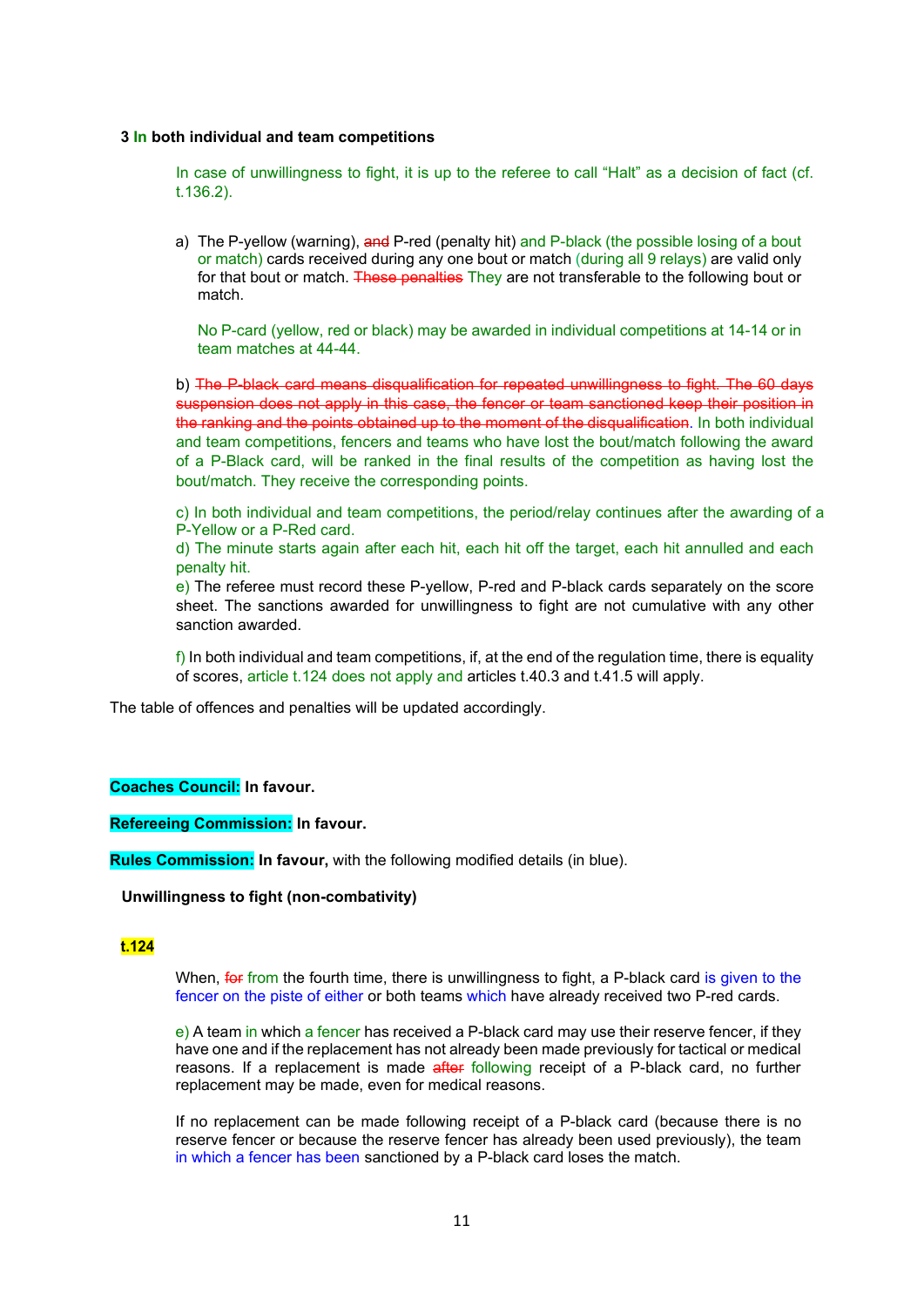f) If a P-Black card is given to the fencers on the piste in both teams simultaneously and neither of the teams can make a replacement and their scores are equal, the team with the higher initial seeding in the competition, which is based on the FIE ranking, wins the match.

g) If a P-Black card is given to the fencers on the piste in both teams simultaneously and neither of the teams can make a replacement and their scores are not equal, the team with the higher score wins the match.

 $f$ ) h) In both individual and team competitions, if, at the end of the regulation time, there is equality of scores, article t.124 does not apply and articles t.40.3 and t.41.5 will apply.(text moved from 3.f)

The following text in 3) f is moved to 2) h :

## **3 In both individual and team competitions**

f) In both individual and team competitions, if, at the end of the regulation time, there is equality of scores, article t.124 does not apply and articles t.40.3 and t.41.5 will apply.

**P. 10**

**Executive Committee: In favour, with the modifications made by the Rules Commission, which have also been agreed with the Refereeing Commission. The updated and harmonized rule must be published immediately in order to avoid confusion.**

## **Article: m.2**

# **Proposal from: Executive Committee**

**Motivation:** This proposal is linked to the meeting of the SEMI Commission with the manufacturers following incidents at sabre.

# **Proposal:**

*General description*

## **m.2**

All weapons are composed of the following parts.

**1.** A flexible steel **blade** completed at its forward extremity by a button and at the rear by the **tang**  (the latter included in the handle when the weapon is mounted). At all three weapons, the use of maraging steel blades is obligatory.

**Application:** TBD.

## **SEMI Commission: In favour.**

**Coaches Council:** in general Coaches Council **supports the decision,** but statistics of use maraging and not maraging blades should be recorded and analysed. Testing procedures and regulations should be created.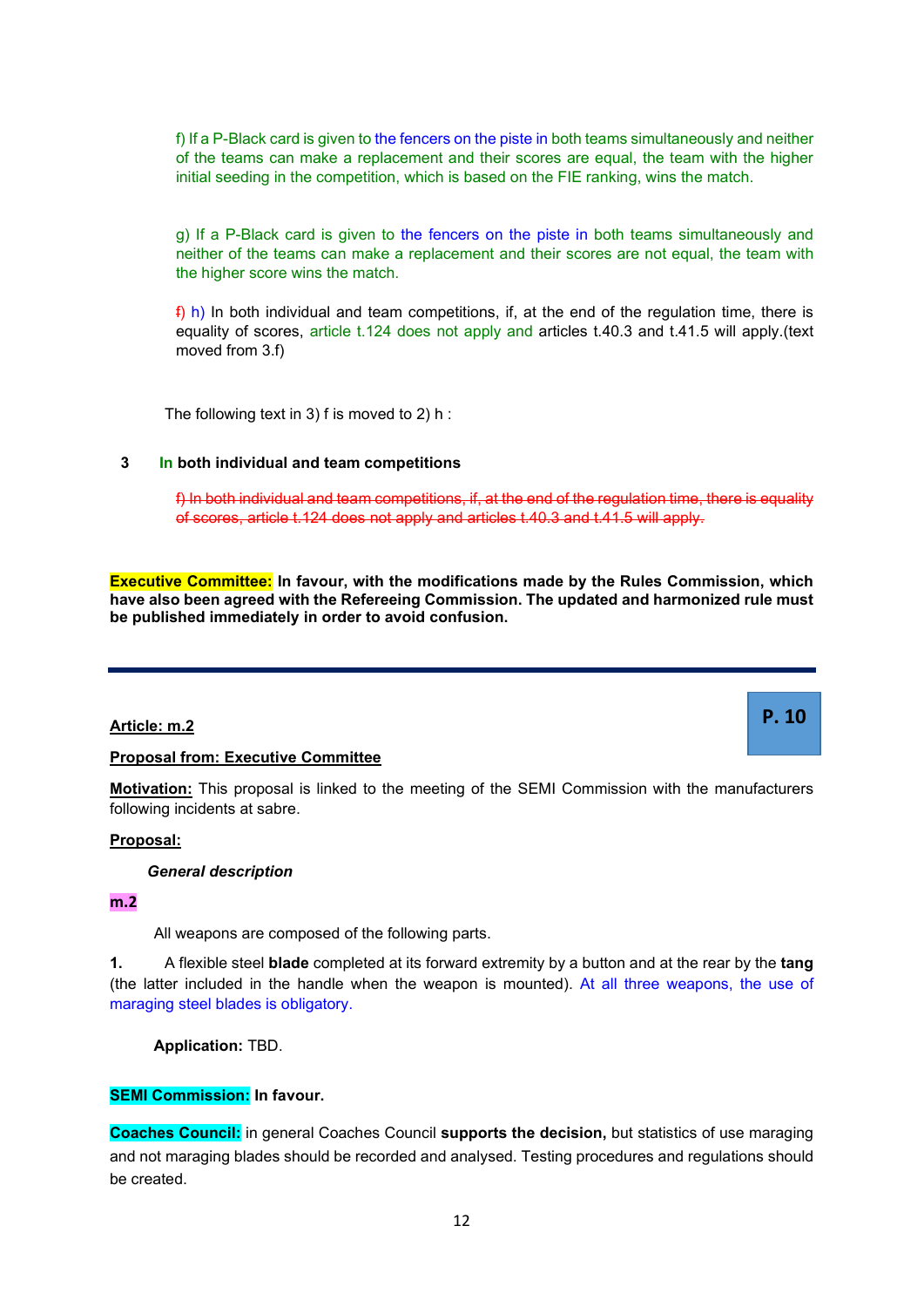**Rules Commission: In favour**

**Medical Commission:** The Medical Commission **agrees** with SEMI and approved Proposal m.2.

**Executive Committee: In favour. For sabre (the rule is already in force for épée and foil), the obligation will apply from the beginning of the 2020-2021 season. However, it is strongly recommended to the fencers to advance the date of application.**

**Article: m.18.3**

**Proposal from: SEMI Commission**

**Motivation:** At the moment, the sockets inside of the epee guard have the two wires passing through one hole, some countries use this hole while other countries do not; in both cases there may be some problems. If the two wires are outside of the hole, it is very easy to cut these wires whether intentionally or unintentionally. If the two wires are inside the hole there is possibility of contact between them.

**Proposal:** 

Amended text:

**m.18.3 (new)** 

The socket inside the epee guard must have two separate holes in the block, so that the two wires can be passed through individually and then fixed to the terminals.

**Rules Commission: In favour,** with the following modification:

The socket inside the epee guard must have two separate holes in the block, so that the two wires can be passed through the block separately and then connected to the terminals.

**SEMI Commission:** In favour of the modified proposal of the Rules Commission

**Executive Committee: In favour of the proposal as modified by the Rules Commission.**

**Article: m.25.3.c**

**P. 12**

**P. 11**

# **Proposal from: Italian Fencing Federation**

**Motivation:** During some national competitions in Italy were seized some breeches transformed from right-handed to left handed or vice versa.

The practice is dangerous because the flap covering the zip is sewn in the opposite direction of the action and can be an obstacle for the tip, directing it towards a weak spot of the garment, the zipper.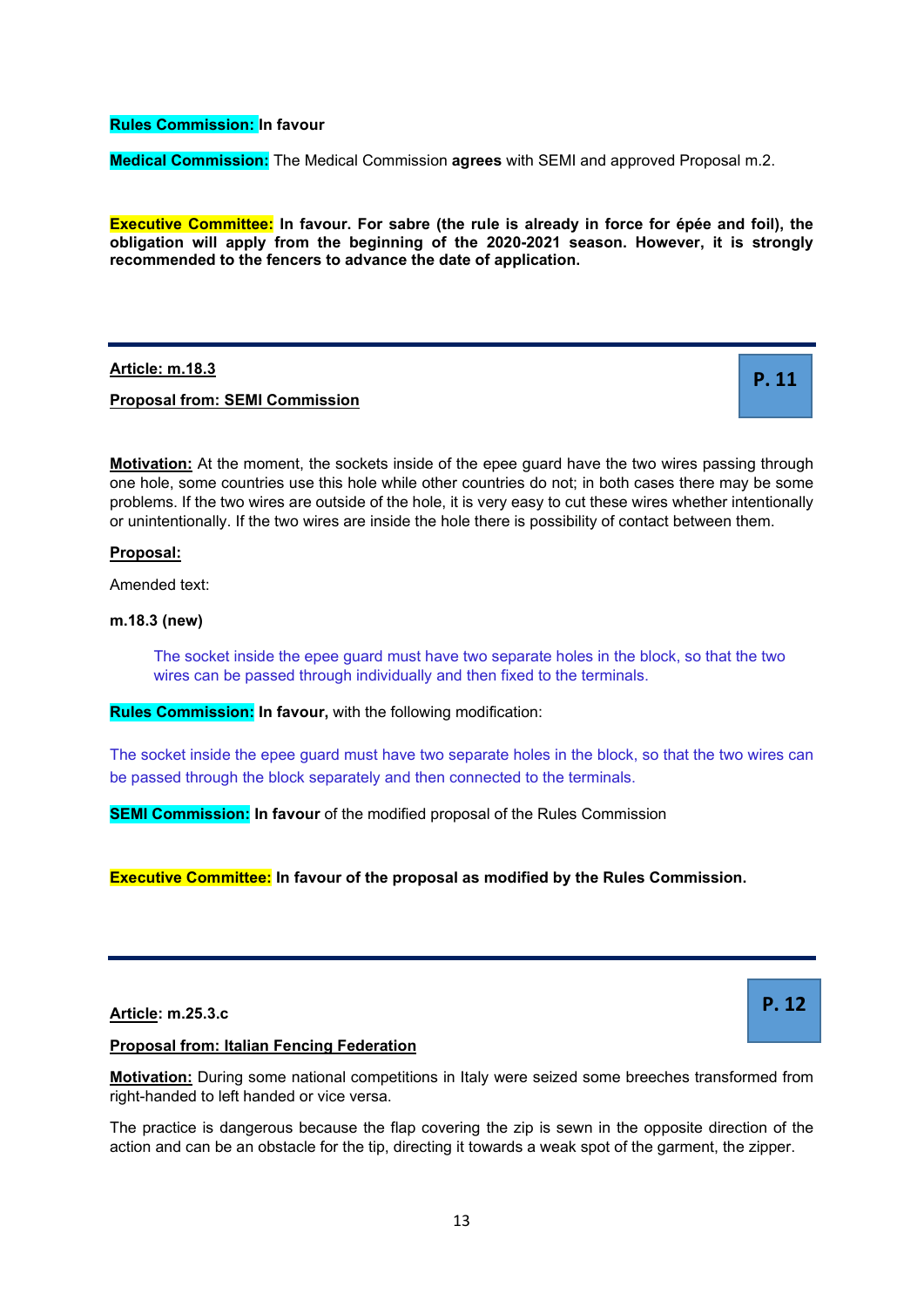The garments were seized as tampered because they violate Article t.73 of the technical rules. The brand and the pocket were moved on the other side.

Anyway it was realized that on the Material Rules there is no mention about the correct use of the jacket and the breeches for right or left handed.

# **Proposal:**

In the Material Rules, in the art. m.25.3.c add after the second sentence:

The zippers of the uniform, jacket and breeches, (typically zips), must be protected by a flap sewn to cover the zippers in the direction of the fencer's armed arm (right handed from right to left – left handed from left to right).

**SEMI Commission: In favour** and suggest that m.25.6 relating to left and right handed gloves also amended by addition of wording that "the closure of the glove should be from the middle of the wrist upwards towards the thumb."

**Rules Commission:** In favour – with the following modifications (English only):

The fastenings of the uniform, jacket and breeches, (typically zips), must be protected by a flap sewn to cover the fastenings in the direction of the fencer's armed arm (right handed from right to left – left handed from left to right).

**Executive Committee: In favour of the proposal as modified by the SEMI Commission.**

# **Article: m.25.3.h**

# **Proposal from: Athletes Commission**

**Motivation:** In order to emphasize the prestige of being World champion or Olympic champion and make the holder of the title immediately recognizable, the Commission proposes to allow a different colour for the name printed on the back of the jacket:

- In red for the World Champion
- In gold for the Olympic Champion.

# **Proposal**

# **m.25.3.h**

h) The name of the fencer must be displayed on the back of the jacket, with the abbreviation of the national federation below it, at the level of the shoulder blades. They must be printed directly onto the jacket or onto a cloth entirely sewn onto the jacket. The letters must be in dark blue, in capitals, between 8 cm and 10 cm high, and between 1 cm and 1.5 cm wide, according to the length of the name.

For the World Champion, the letters of the name of the fencer and the abbreviation of the national federation shall be in red.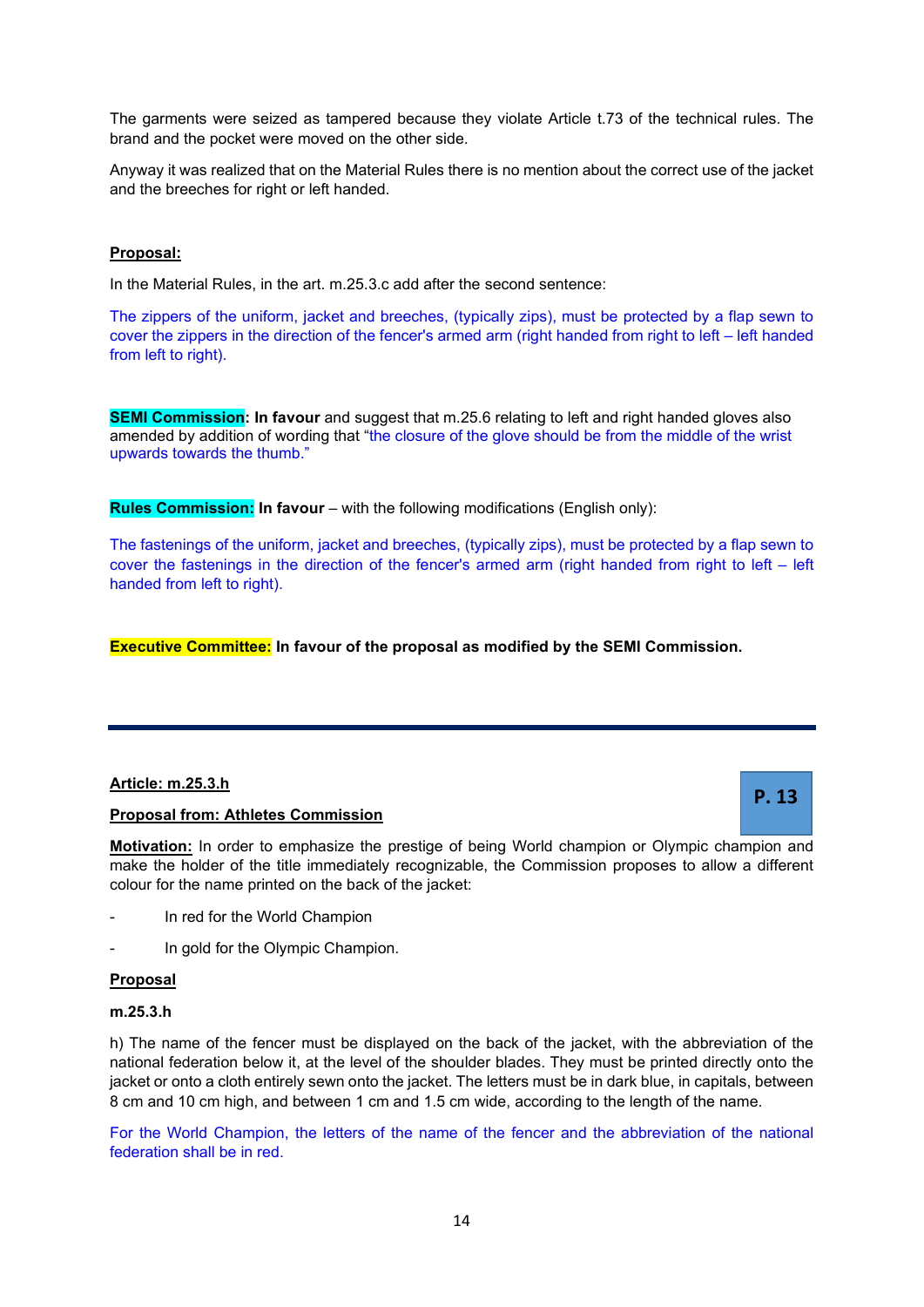For the Olympic Champion, the letters of the name of the fencer and the abbreviation of the national federation shall be in gold.

**Rules Commission: In favour,** with the following additions:

For the Senior Individual World Champion, the letters of the name of the fencer and the abbreviation of the national federation shall be in red.

For the Individual Olympic Champion, the letters of the name of the fencer and the abbreviation of the national federation shall be in gold.

**PCM Commission:** The Promotion, Communication, and Marketing Commission agrees that we should be promoting our World and Olympic Champions. However, we are concerned that simply changing the colour of the names may be unclear to spectators, and that after that year (or 4 years for the Olympics) the fencer may have to change back the colours and that recognition will be lost.

Our alternative proposal takes inspiration from other sports, will be immediately recognisable to spectators even if they are not familiar with fencing, and will provide a permanent promotional boost for the fencer for their entire career.

## **Proposal**

## **m.25.3.h**

h) The name of the fencer must be displayed on the back of the jacket, with the abbreviation of the national federation below it, at the level of the shoulder blades. They must be printed directly onto the jacket or onto a cloth entirely sewn onto the jacket. The letters must be in dark blue, in capitals, between 8 cm and 10 cm high, and between 1 cm and 1.5 cm wide, according to the length of the name.

Each year, the World Champion in Senior Individual and Team Competitions, shall be entitled to print a five-point star on the back of the jacket, above the name. Each star must be in dark blue and have equal height and width of between 2 cm and 3 cm.

The Olympic Champions in Individual and Team Competitions, shall be entitled to print a five-point star on the back of the jacket, above the name. Each star must be in gold and have equal height and width of between 2 cm and 3 cm.

## **Inspiration:**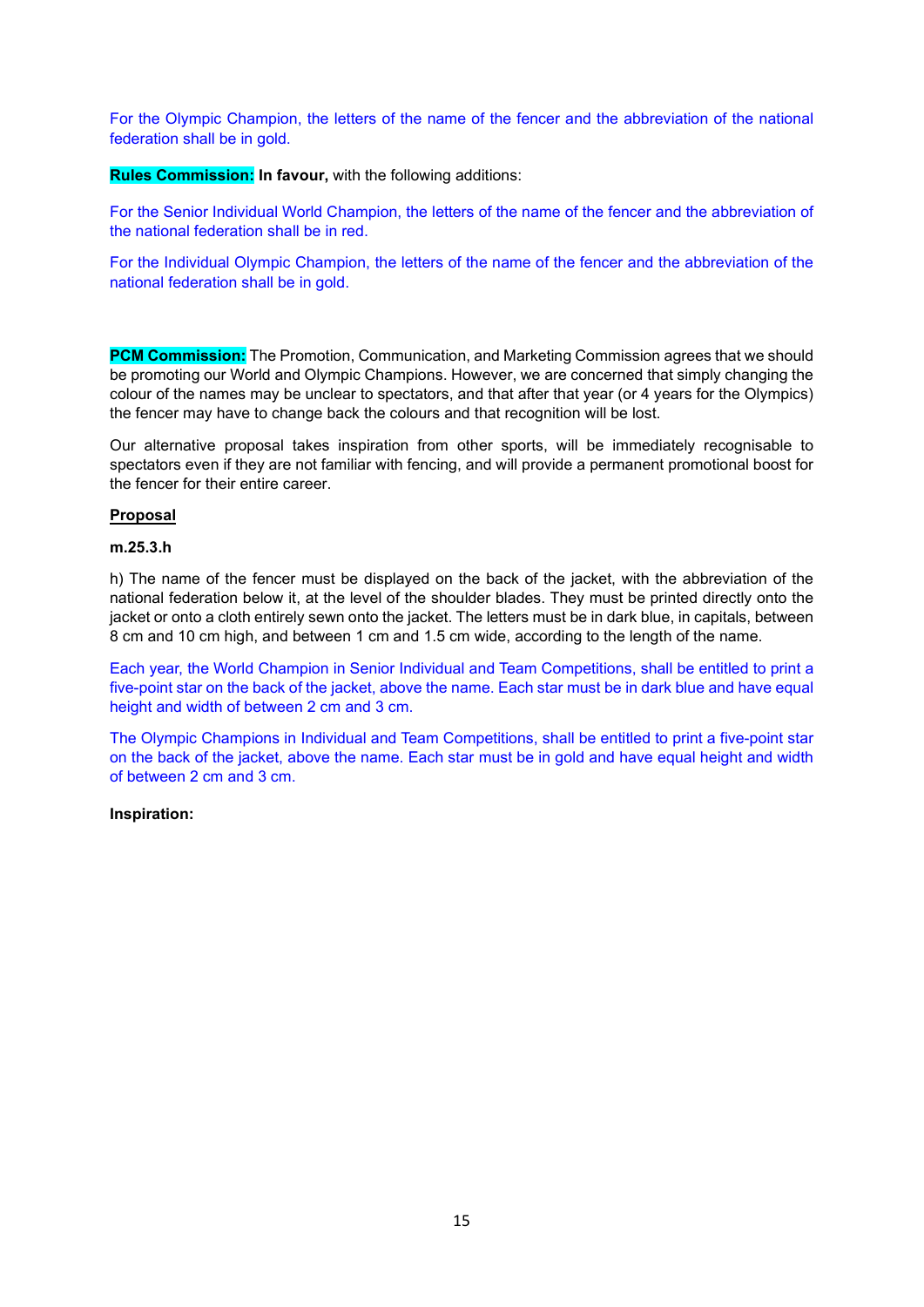

# **Sample Concept:**



**Executive Committee: In favour of the proposal as submitted by the Athletes' Commission, as an option and not an obligation. This option would be applicable to individual and team World Champions, and to individual and team Olympic Champions.**

**Application: starting from season 2020-2021.**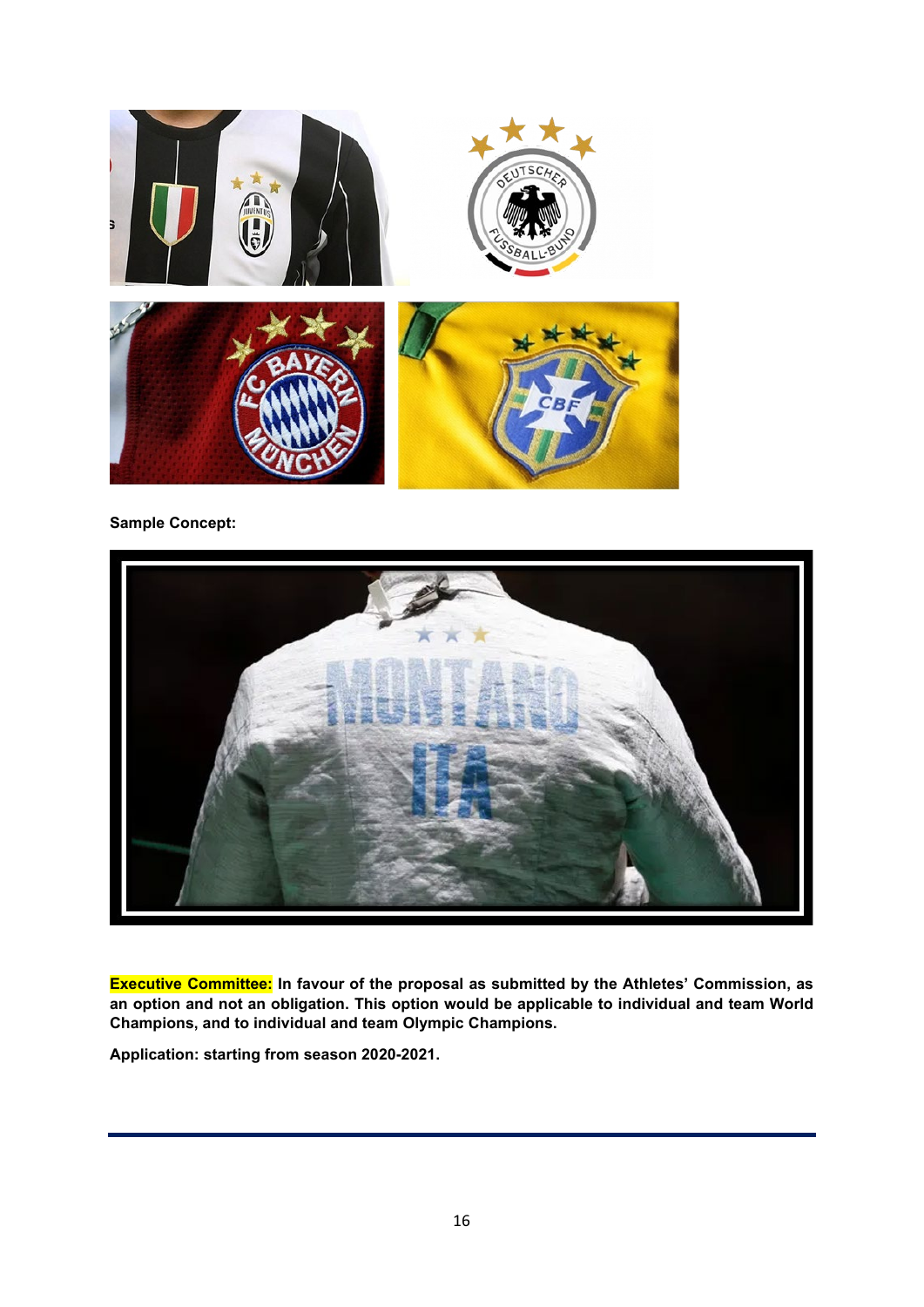# **Article: m.32.4 and 5**

# **Proposal from: SEMI Commission**

**Motivation:** It is a long time since we have used the mask wire where one end has been connected to the jacket with crocodile clip and another end with soldering to the mask.

## **Proposal:**

Amended text:

## **m.32.4**

The **electrical contact** between the conductive jacket and the mask must be ensured by means of a white coloured or clear covered wire with one or two crocodile clips. The wire must be attached to the mask with one crocodile clip or by soldering and to the jacket with another a crocodile clip. This wire must be between 30cm and 40cm long. A coiled mask wire is not allowed.

## **m.32.5**

The **electrical resistance** between the crocodile clip and any point on the mask must be less than 5 ohms. The crocodile clip(s), the design and size of which must conform to the conditions laid down in Article m.29.2(c), must be soldered to the end(s) of the wire. In addition, the electrical resistance in this wire (between the two crocodile clips and crocodile clip or crocodile clip and soldering) must not exceed 1 ohm. The wire must be white-coloured or clear.

## **Rules Commission: In favour – with one extra deletion from m.32.5 because of repetition:**

#### **m.32.5**

The **electrical resistance** between the crocodile clip and any point on the mask must be less than 5 ohms. The crocodile clip( $s$ ), the design and size of which must conform to the conditions laid down in Article m.29.2(c), must be soldered to the end(s) of the wire. In addition, the electrical resistance in this wire (between the two crocodile clips and crocodile clip or crocodile clip and soldering) must not exceed 1 ohm. The wire must be white-coloured or clear.

**SEMI Commission: In favour of the modified proposal of the Rules Commission.**

## **Executive Committee: In favour of the proposal as modified by the Rules Commission.**

**Article: Annex A**

**Proposal from: SEMI Commission**

**Motivation:** Material Rules Annex A page 2 there is already a section titled *Modification management*.

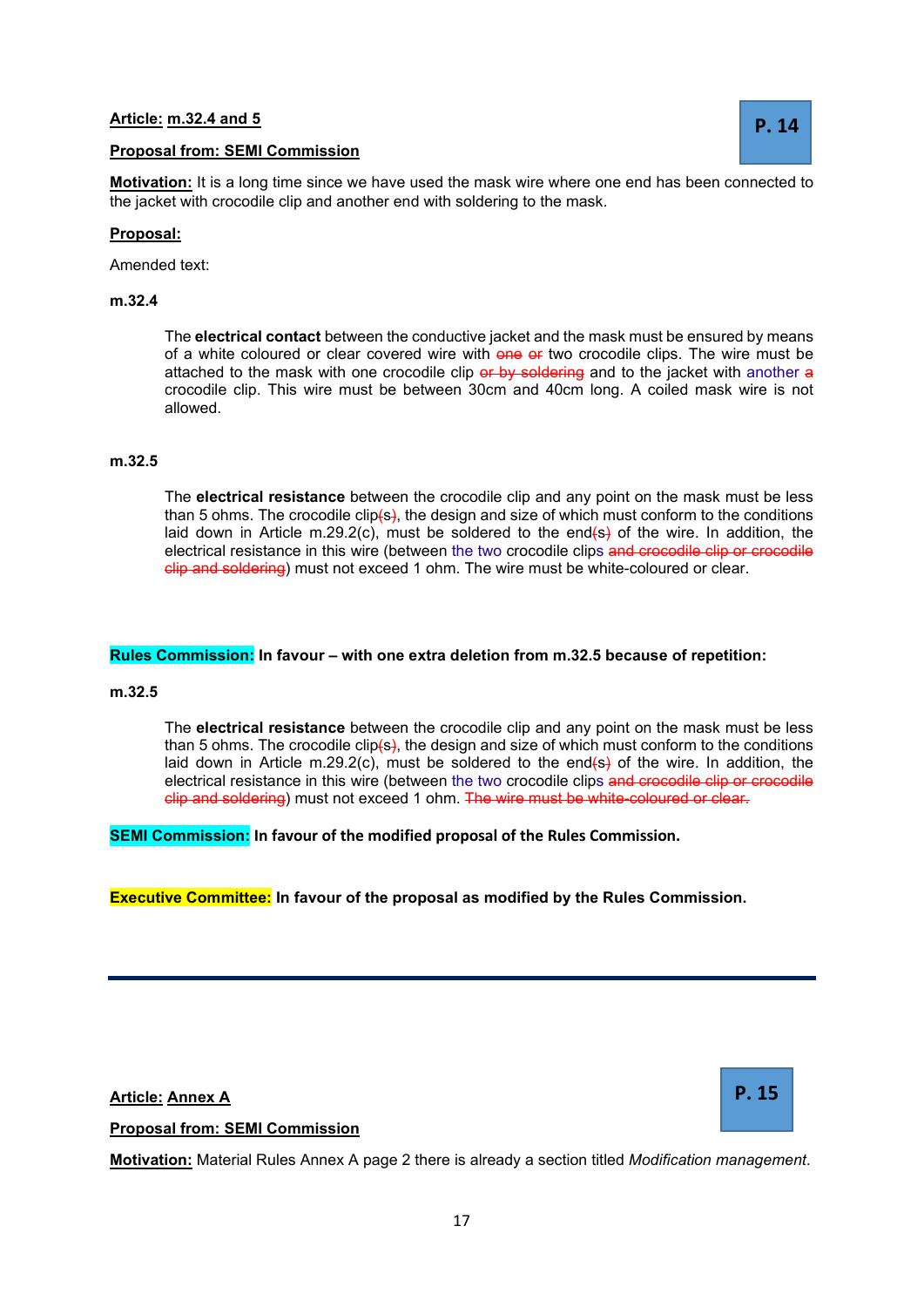# **Proposal:**

# **Modification management:**

- 1) The homologation is valid for the duration specified in the technical handbooks as long as no modification is made to the equipment or its manufacturing process.
- 2) Any change must be immediately reported to the FIE SEMI Commission President. These changes cover all aspects of the homologated items (appearance, composition, internal content, software and all other material changes).
- 3) The modified equipment must pass the whole homologation process again.

In particular, if a manufacturer intends to change the material or the manufacturing of his FIE certified equipment, he the manufacturer must submit it to for a new homologation process and wait for the result.

## **Technical handbooks:**

- 1) Technical handbooks are elaborated by the SEMI and submitted to the Executive Committee.
- 2) Technical handbooks are specific to each item of equipment.

## **Marks:**

The FIE emblem is a registered trademark.

It can only be used on equipment that has successfully undergone the FIE homologation process.

By affixing the FIE label of quality to their equipment manufacturers guarantee that such marked equipment fulfils FIE technical and security requirements.

## **Expenses:**

All the expenses and costs related to the homologation of the equipment (e.g. masks, blades, breeches, jackets, under-plastron), pistes and apparatus, software and video systems) are chargeable to the requester.

## **Withdrawal or suspension of a homologation:**

Homologation can be withdrawn or suspended when the SEMI Commission becomes aware that:

- a) the homologated material no longer conforms with the Rules; or
- b) after the homologation has been granted, the material has been modified significantly and the modifications have not been submitted for a new homologation.

## **Random quality control of Fencing Equipment**

Whenever it deems necessary, t. The FIE SEMI Commission may obtain a random sample of any specific item of fencing equipment available on the market. Having obtained the equipment, the SEMI will submit it to technical analysis for quality control purposes.

Should there be any doubt as to the quality of the item, the SEMI may send it directly to an agreed certified independent institute for testing; tests will be carried out in accordance with the existing FIE material rules and with CE/EC standards.